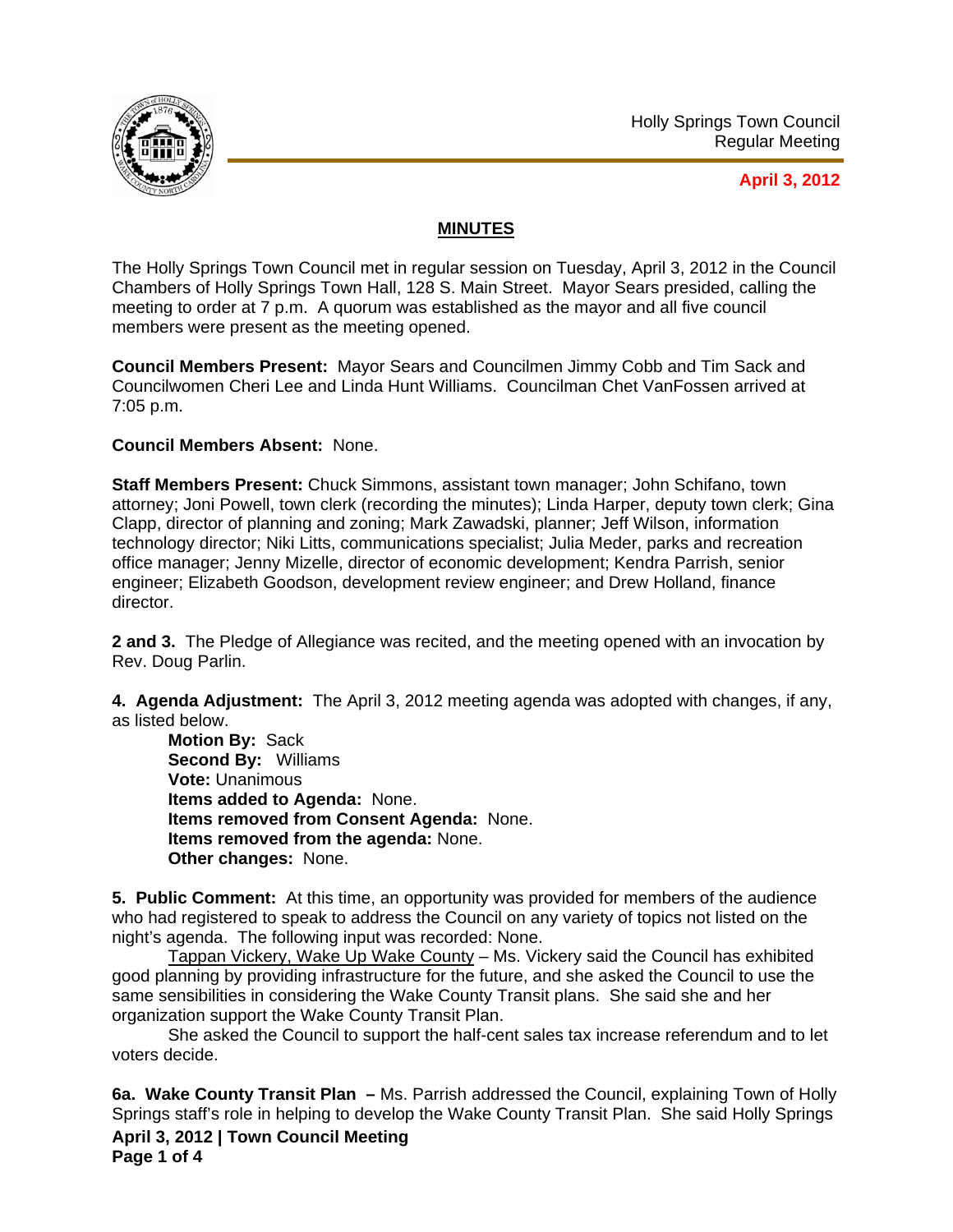staff served in a technical support capacity and to ensure that if the Wake County Transit Plan is ever implemented, that Holly Springs residents would have some benefits, including bus transportation from Holly Springs to Research Triangle Park, downtown Raleigh, and to rail terminals in Cary and Raleigh.

 She said those needs were included in the plan. The next step following the Council presentation, she said, would be to invite Wake County staff to return to Holly Springs to hold a public information meeting for Holly Springs citizens to learn about the plan and to ask questions.

 Ms. Parrish then introduced Wake County Manager David Cooke who explained that the Wake County Transit Plan was developed by Wake County with the participation of all 12 municipalities and transportation agencies, including the Capital Area Metropolitan Planning Organization (CAMPO), the City of Raleigh Capital Area Transit (CAT), the N.C. State University Wolfline, the Regional Transportation Alliance, the Town of Cary C-Tran and the Triangle Transit Authority. In the Wake County Transit Plan, Holly Springs would receive expanded and new bus services along with the capital improvements needed to support them. These new services initially would be paid for by a half-cent sales tax (if passed in the November 2012 referendum) and an increased vehicle registration fee.

 Mr. Cooke than gave the Council an overview of the specifics of the proposed transit plan, which includes future bus and rail services. He characterized the plan as conservative, adding that the county wants to "under-promise" and "over-deliver."

 Mr. Cooke then introduced David King, executive director of the Triangle Transit Authority who outlined the plan specifics.

 In closing, Mr. Cooke said, the County anticipates a November 2012 referendum when voters will have the chance to authorize or not a half-cent sales tax increase to pay for implementation of the plan.

**Action:** None.

**6b. John Locke Foundation Response –** Mr. Michael Sanera, Research Director and Local Government Analyst with the John Locke Foundation, addressed the Council. He said the Foundation commissioned a review of the Wake County Transit Plan report, and has provided several Wake County town councils with a brief summary of that report.

 He said the draft Wake County Transit Plan, released in November 2011, proposes a doubling of bus service, new commuter rail service between East Garner and Durham, and light rail service between Cary and northeast Raleigh. The expanded service is proposed to be funded by a  $\frac{1}{2}$ -cent sales tax, a \$10 increase in vehicle registration fees, increased vehicle rental fees, transit bonds, State and Federal funds, and rider fares.

The estimated cost of the expanded bus and commuter rail plan is \$2.8 billion, and the full Plan (including light rail) would be \$4.6 billion through 2040.

Mr. Sanera said the JLF agrees that the near-term focus of improved transit service in Wake County must be improved bus-based service. He said the Foundation lauds the Plan's recognition of that reality; however, the Foundation also finds that the Plan, as proposed, is not technically or financially feasible and is unreliable as the basis for decisions regarding transit investment in Wake County.

**Action:** None.

**7. Consent Agenda:** The Council approved a motion to approve all items on the Consent Agenda. The motion carried following a motion by Councilman Sack, a second by Councilman Cobb and a unanimous vote. The following actions were affected:

7a. Minutes - The Council approved minutes of the Council's regular meeting held March 20, 2012.

**April 3, 2012 | Town Council Meeting Page 2 of 4**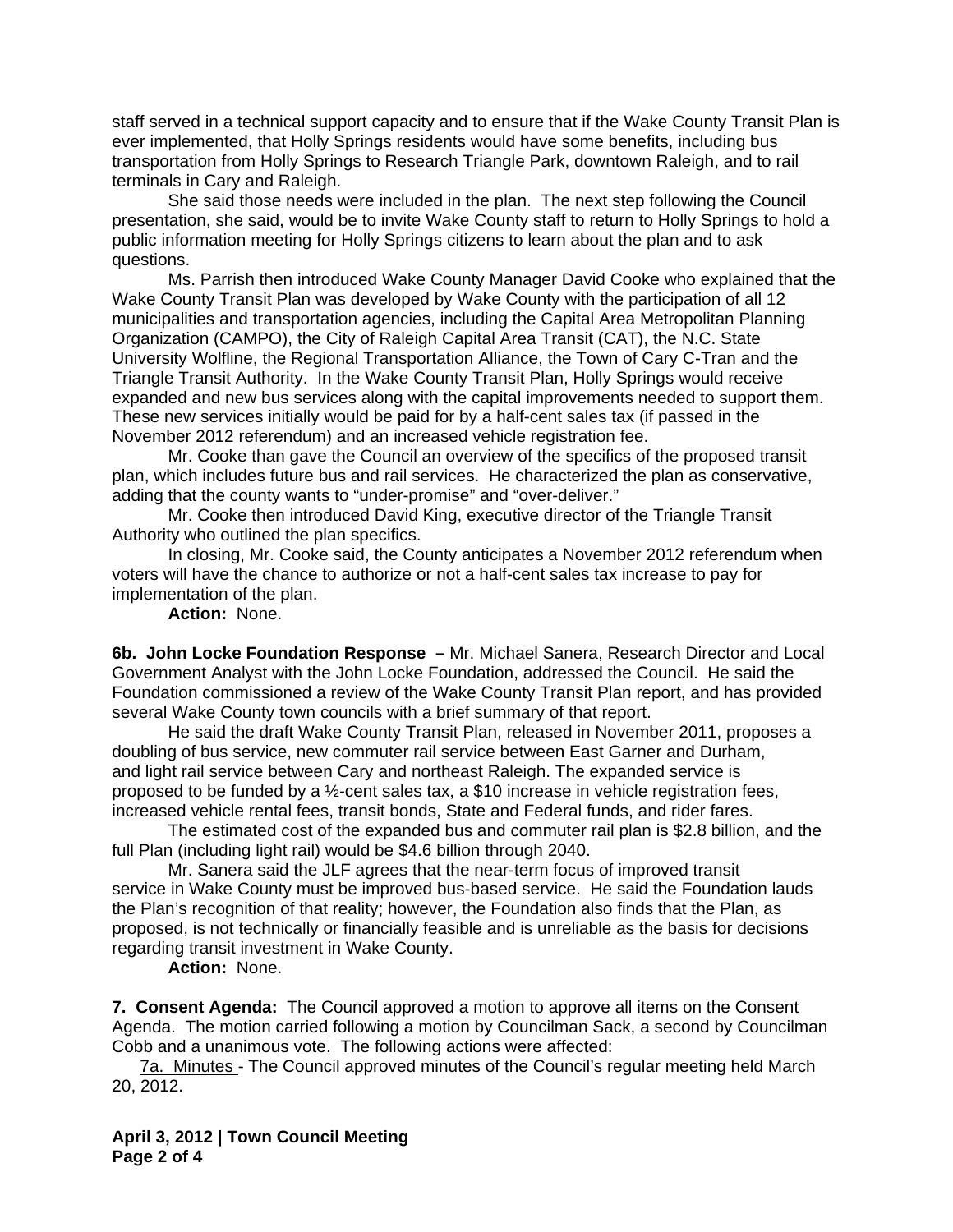7b. Budget Amendment, \$54,600 - The Council adopted an amendment to the FY 2011-12 budget in the amount of \$54,600 for several administrative expenses. *A copy of the budget amendment is attached to these minutes.* 

7c. Town's Pump Station Standards and Specifications Contract – The Council approved to retain Diehl & Phillips for \$9,000 to modify and expand the Town's pump station standards and specifications.

**8. 12-MAS-01 Newspaper Way –** Mr. Zawadski said the Town has received a request for a subdivision plan for property located at the intersection of Newspaper Way and Irving Parkway in the Holly Springs Business Park. The project area is 2.07 acres in size, and the applicant proposes to subdivide the property into two lots.

He said the eastern lot has been developed and is the location of the News and Observer distribution center. The western lot located at the intersection is vacant and would require a detailed development plan to be submitted for review and approval prior to development.

Normally, Mr. Zawadski said, a subdivision of two lots would be a minor subdivision and would be handled by staff, but in this case a major subdivision is needed because of the extension of utilities through lot 2 to the new lot 3.

**Action:** The Council approved a motion to approve Preliminary Plan #12-MAS-01 for Newspaper Way as submitted by John A. Edwards & Company, dated revised 3/12/12.

**Motion By:** VanFossen **Second By:** Sack **Vote:** Unanimous

**9. Other Business:** Mayor Sears announced a fun run to benefit the Juvenile Diabetes Foundation.

**10. Manager's Report:** Mr. Simmons noted the Southwest Area Study open house on April 7. He also commended staff for winning first place awards in the NC3C Excellence in Communications competition for submissions in the Citizen Participation and Community Visioning categories.

**11. Closed Session:** The Council approved a motion to enter Closed Session, pursuant to General Statute 143-318.11(a)(5) to discuss the acquisition of real property.

**Motion By:** Sack **Second By:** VanFossen **Vote:** Unanimous

## *General Account of Closed Session – April 3, 2012*

 Minutes of the closed session will be sealed until such time as the purpose of the closed session would no longer be frustrated by the release of the information. What follows, is a general account of this portion of the meeting, which is required by state law.

 In general, the Council discussed the possibilities for property the Town owns downtown. No action was taken.

The Council approved a motion to return to open session.

 In open session, the Council heard a report from the town manager on how an existing annexation agreement between the Town of Holly Springs and the Town of Apex is about to expire. The Council received the report but took no action by motion.

 The Council approved a motion to enter Closed Session, pursuant to General Statute 143-318.11(a)(6) to discuss a personnel matter. No action was taken but the Council received a report from the assistant town manager regarding the vacant fire chief position.

**April 3, 2012 | Town Council Meeting Page 3 of 4**